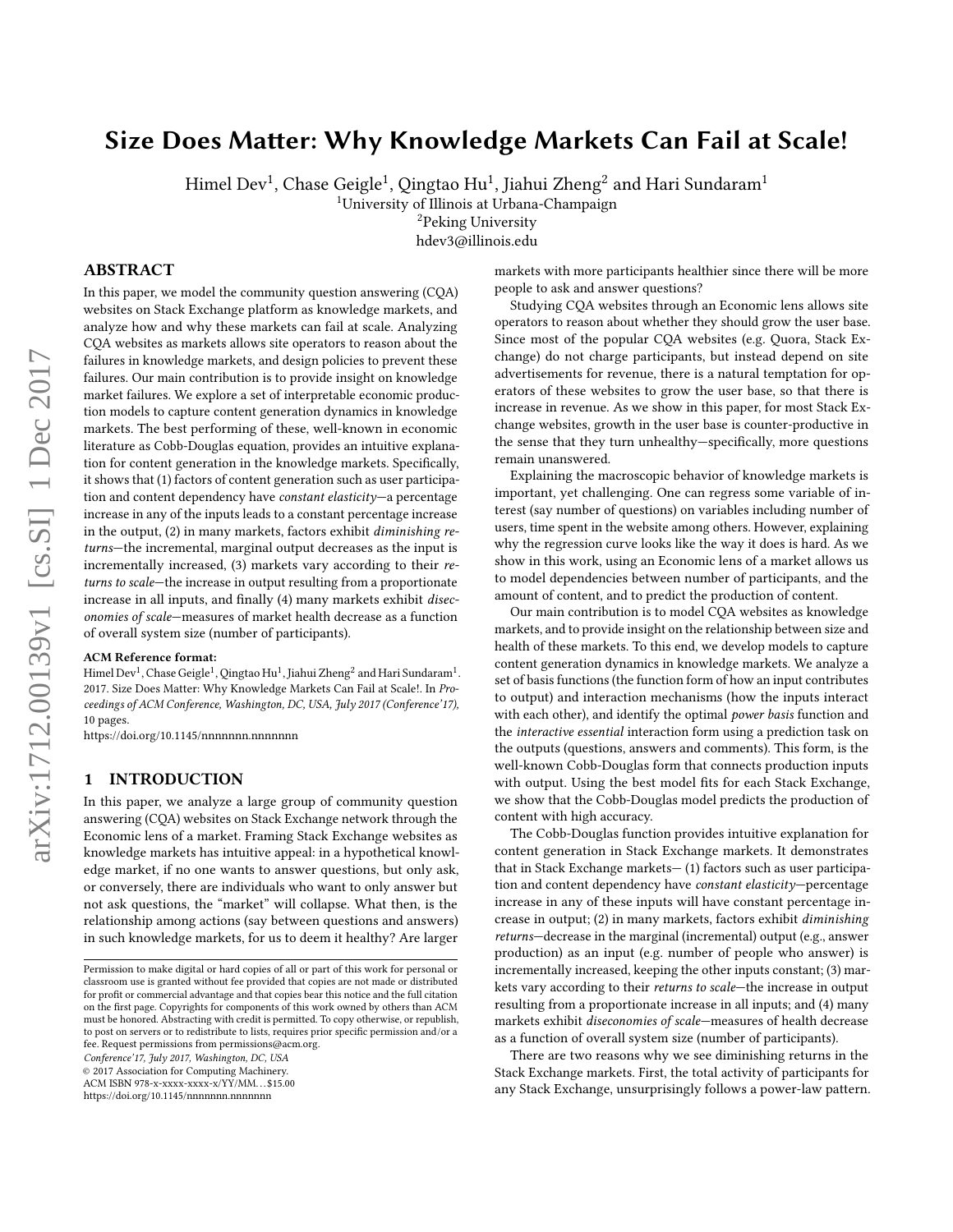What is interesting is that the power law exponent falls with increase in size for most Stack Exchanges, implying that new users do not participate in the same manner as earlier users. Second, we can identify a stable core of users, who continue to actively participate for long periods of time, contributing to the network health.

Finally, we show diseconomies of scale through experiments on system size, analysis of health metrics and user exchangeability. For most Stack Exchanges, we see that as system size grows, the ratio of answers to questions falls below critical point, when some questions go unanswered. Furthermore, using health metrics of number of questions with an accepted answer, and number of questions with at least one answer, we observe that most Stack Exchanges decline in health with increase in size. Finally, we compare the top contributors with the bottom contributors to see if they are "exchangeable." Most Stack Exchanges are not exchangeable in the sense the contributions of the top and the bottom contributors are qualitatively different and differ in absolute terms. These experiments on diseconomies of scale are consistent with the insight from Cobb-Douglas model of production that predicts diminishing returns.

# 2 RELATED WORK

Our work draws from, and improves upon, several research threads.

Sustainability. There is a relatively recent body of work studying sustainability in knowledge markets. Notably, Srba and Bielikova [\[16\]](#page-9-1) conducted a case study on why StackOverflow, the largest and oldest of the networks on StackExchange, is failing. They reveal some insights into market failure such as novice and negligent users generating low quality content perpetuating the decline of the network. However, they do not present a systematic way to understand and prevent failures in knowledge markets. Wu et al. [\[20\]](#page-9-2) introduced a framework for understanding the user strategies in a knowledge market—revealing the importance of diverse user strategies for sustainable markets.

Activity Dynamics. There have been a number of papers on modeling the activity dynamics of online platforms [\[2,](#page-8-0) [19,](#page-9-3) [21\]](#page-9-4). Walk et al. [\[19\]](#page-9-3) modeled user-level (micro-scale) activity dynamics in StackExchange using two factors: intrinsic activity decay, and positive peer influence. However, the model proposed there can not be used to study content-driven success or failure of online platforms because (1) it does not reveal insights on the collective platform dynamics, and (2) it does not concentrate on the eventual success or failure of a platform. Wu and Zhang [\[21\]](#page-9-4) proposed a discrete generalized beta distribution (DGBD) model that reveals several insights into the collective dynamics, notably the concept of a size dependent distribution. In this paper, we improve upon the concept of a size dependent distribution.

Scale Study. Lin et al. [\[12\]](#page-9-5) examined Reddit communities to characterize the effect of user growth in voting patterns, linguistic patterns, and community network patterns. The study reveals that these patterns do not change much after a massive growth in the size of the user community. In this paper, we examine the consequence of scale on knowledge markets from a different perspective by using a set of health and stability metrics.

Stability. Successes and failures of networks have been studied from the perspective of stability. Patil et al. [\[14\]](#page-9-6) studied the dynamics of group stability in social networks. They define stability based on the average increase or decrease in member growth. Our paper examines stability in a different manner—namely, by considering the relative exchangability of users as a function of scale.

User Growth. Successes and failures of networks have also been widely studied from the perspective of user growth [\[3,](#page-8-1) [9,](#page-9-7) [11,](#page-9-8) [23\]](#page-9-9). Notably, Backstrom et al. [\[3\]](#page-8-1) studied the mechanisms that underpin of how users join communities in a social network; Kairam et al. [\[9\]](#page-9-7) examined diffusion (growth via social ties) and non-diffusion (growth without social ties) processes to design models that predict the longevity of social groups. These works, however, do not model active user growth. To capture active user growth, Ribeiro [\[15\]](#page-9-10) proposed a daily active user (DAU) prediction model for membership based websites; the model classifies membership based websites as sustainable and unsustainable. While this perspective is important, we argue that the success and failure of networks based on their content production can perhaps be more meaningful.

Content Generation. Analyzing patterns of user content generation is crucial for developing principled content generation models. Guo et al. [\[7\]](#page-9-11) analyzed three social networks and revealed the stretched exponential distribution of user contribution. In this paper, we argue that the distribution of user contribution is size-dependent in CQA networks.

Modeling CQA Websites. Furtado et al. [\[5\]](#page-9-12) explore user behavior profiles and their dynamics in five StackExchange networks by performing an agglomerative clustering on manually specified user attributes. This can be viewed as a providing an understanding of behavior dynamics at a "micro" level (at the level of individual users). A major difference of our work from theirs is that in this paper we take a "macro" view of the behavior dynamics of CQA networks by looking at the behavior of an entire network as a function of its user population. Kumar et al. [\[10\]](#page-9-13) proposes taking an economic view of CQA networks, like we do, but under their formulation users must be on one-and-only-one side of the two-sided market. Our model differs in that it does not make any assumption about the presence or absence of overlap in the group of users that provide answers and the group of users that provide questions. Furthermore, their model does not provide a systematic way of understanding the amount of content the market generates. Rather, they focus on the growth of the two kinds of users. Yang et al. [\[22\]](#page-9-14) identifies the scalability problem of CQA networks that we study here—namely, the volume of question content eventually subsumes the capacity of the answerers within the community. Understanding and modeling this phenomenon is one of the goals of this paper.

# 3 PROBLEM FORMULATION

The goal of this paper is to develop a model for content generation in knowledge markets. Content is integral to the success and failure of a knowledge market. Therefore, we aim to better understand the content generation dynamics.

A model for content dynamics should have the following properties: macro-scale, explanatory, predictive, minimalistic, comprehensive.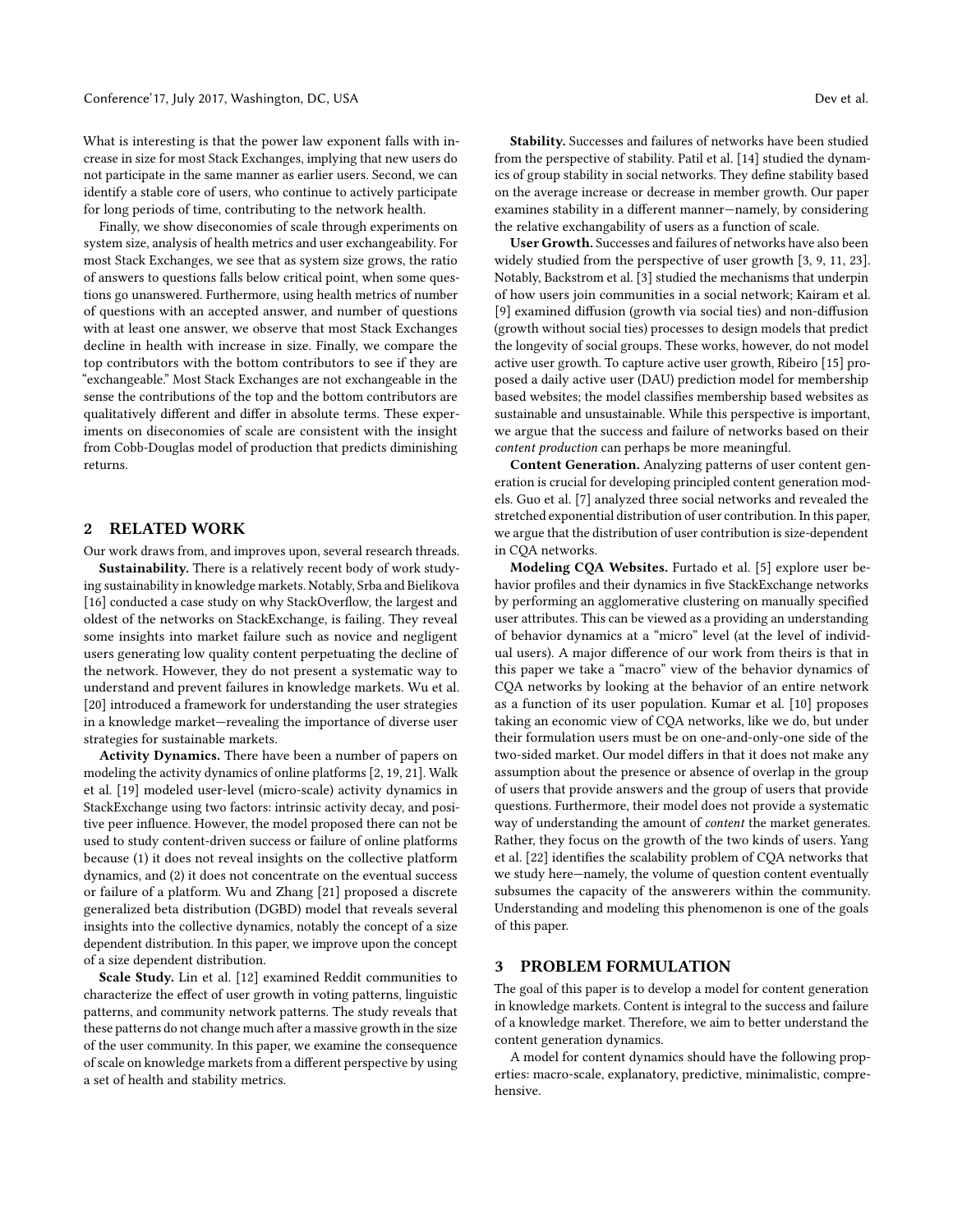Macro-scale: The model should capture content generation dynamics via aggregate measures. Aggregate measures help us understand the collective market by summarizing a complex array of information about individuals, which is especially important for policy-making.

Explanatory: The model should be insightful about the behavior of a knowledge market. Understanding market behavior is a crucial first step in designing policies to maintain a resilient, sustainable market.

Predictive: The model should allow us to make predictions about future content generation and resultant success or failure. These market predictions are integral to the prevention and mitigation of market failures.

Minimalistic: The model should have as few parameters as necessary, and still closely reflect the observed reality.

Comprehensive: The model should encompass content generation dynamics for different content types (e.g., question, answer, comment) in varieties of knowledge markets. This is important for developing a systematic way to understand the successes and failures of knowledge market.

In remaining sections we propose models that meet the aforementioned requirements, and show that our best-fit model accurately reflects the content generation dynamics and resultant successes and failures of real-world knowledge markets.

### 4 MODELING KNOWLEDGE MARKETS

In this section we introduce economic production models to capture content generation dynamics in real-world knowledge markets. We first draw an analogy between economic production and content generation, and report the content generation factors in knowledge markets (Section 4.1). Then, we concentrate on the knowledge markets in Stack Exchange—presenting production models for different content types (Section 4.2).

### 4.1 Preliminaries

Economic production mechanisms well describe content generation in knowledge markets. In Economics, production is defined as the process by which human labor is applied, usually with the help of tools and other forms of capital, to produce useful goods or services the output [\[17\]](#page-9-15). We assert that participants of a knowledge market function as labor to generate content such as questions and answers. Analogous to economic output, content contributes to participant utility.

Motivated by the production analogy, we design macroeconomic production models to capture content generation dynamics in knowledge markets. In these models, instead of directly modeling content generation as a dynamic process (function of time), we model it in terms of associated factors which are dynamic.

There are two key factors that affect content generation in knowledge markets, namely user participation and content dependency. User participation is the most important factor in deciding the quantity of generated content. The participation of more users induce more questions, answers, and other contents in a knowledge market. Content dependency also affects the quantity of generated content for different types. Content dependency refers to the dependency of one type of content (e.g., answers) on other type

of content (e.g., questions). In absence of questions, there will be no answers in a knowledge market, even in the presence of many potential participants who are willing to answer.

# 4.2 Modeling Stack Exchange

Stack Exchange is a network of community question answering websites where each site is based on a focused topic. Each user of Stack Exchange network participates in one or more of these sites based on their interest. Stack Exchange sites are free knowledge markets where participants generate content for non-monetary reputation-based incentives. These markets are diverse, varying in theme (subject matter), size (number of users and amount of activity), and age (number of days in existence).

We design production models for three primary content types in Stack Exchange: questions (the root content), answers (which nest below questions), and comments (which can nest either beneath questions or answers). Based on the content dependency and user roles in content generation, we propose the following relationships for question, answer and comment generation in Stack Exchange (See Table [1](#page-2-0) for notation).

| Table 1: Notations used in the model |  |  |  |
|--------------------------------------|--|--|--|
|--------------------------------------|--|--|--|

<span id="page-2-0"></span>

|            | Symbol Definition                                     |
|------------|-------------------------------------------------------|
| $U_q(t)$   | # of users who asked questions at time t              |
| $U_a(t)$   | # of users who answered questions at time t           |
| $U_c(t)$   | # of users who made comments at time t                |
| $N_q(t)$   | # of active questions at time t                       |
| $N_a(t)$   | # of answers to active questions at time t            |
| $N_c^q(t)$ | # of comments to active questions at time t           |
| $N_c^a(t)$ | # of comments to active answers at time t             |
| $N_c(t)$   | $#$ of comments to active questions/answers at time t |
| $f_x$      | The functional relationship for content type $x$      |
|            |                                                       |

There is a single factor in generating  $N_q$  questions: the number of users  $U_q$  who ask questions (askers).

$$
N_q = f_q(U_q)
$$

There are two key factors in generating  $N_a$  answers: the number of questions  $N_q$ , and the number of users  $U_a$  who answer questions (answerers).

$$
N_a = f_a(N_q, U_a)
$$

 $N_a = f_a(N_q, U_a)$ <br>There are two types of comments: comments on questions, and comments on answers. Accordingly, there are three key factors in generating  $N_c$  comments: the number of questions  $N_q$ , the number of answers  $N_a$ , and the number of users  $U_c$  who make comments (commenters).

$$
N_c^q = f_c q (N_q, U_c)
$$
  
\n
$$
N_c^q = f_c q (N_a, U_c)
$$
  
\n
$$
N_c = N_c^q + N_c^q
$$

 $N_c = N_c^q + N_c^q$ <br>The aforementioned relationships imply that the amount of generated content of each type depends on the function describing its factor dependent growth, and the availability of factor(s). These relationships make three assumptions. First, different content types interact only through their use of factors. Second, the functional relationships depend on the consumption or usage of each factor.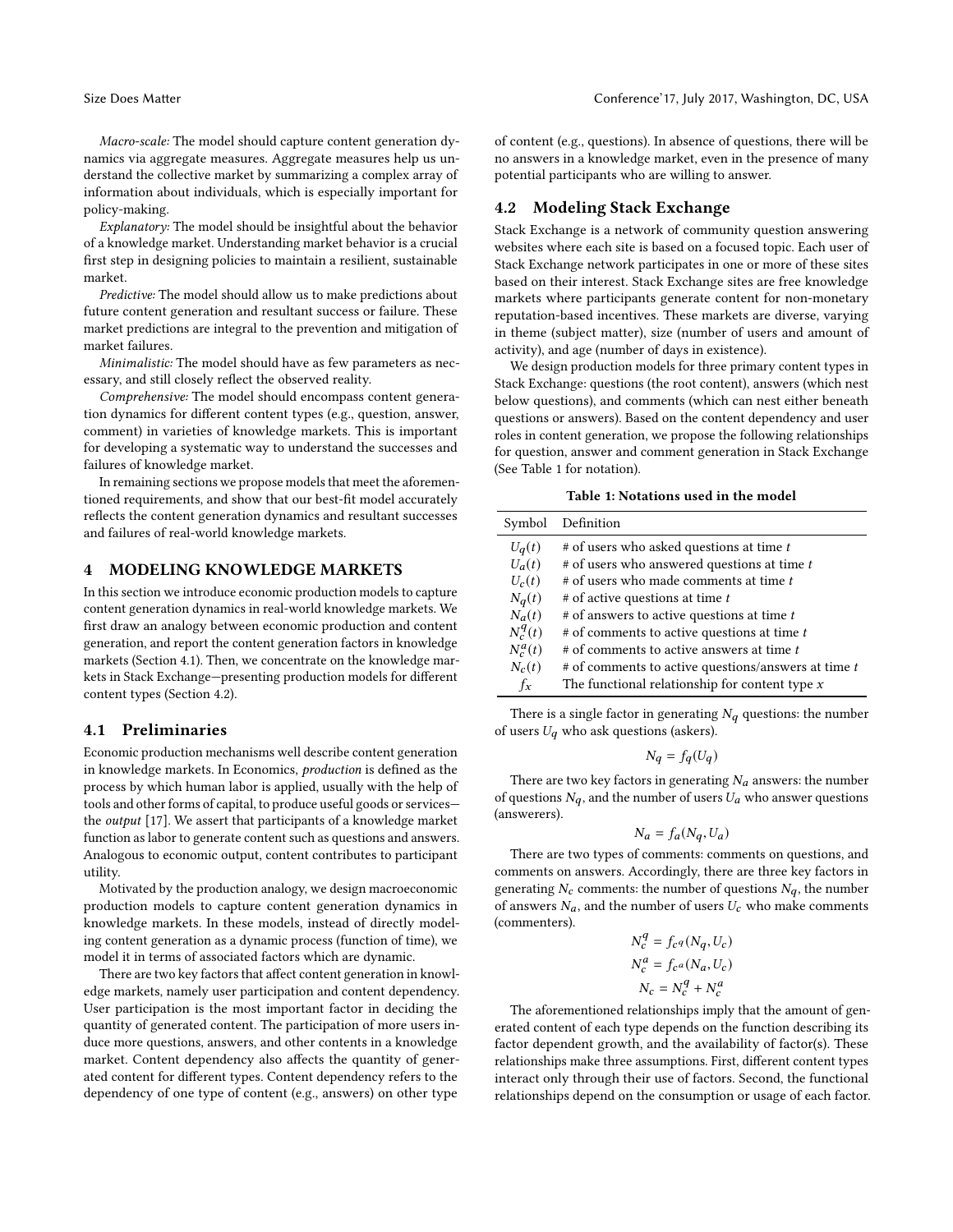Third, the functional relationships depend on the interaction among

the factors—how the factors of a particular content type interact. Now, we transform the functional relationships into production models by first choosing a basis function to capture how a content type consumes its factor(s), and then choosing an interaction type to capture the interaction among factors.

Basis Function. We use a basis function to capture the effect of a given factor on a particular content type. While there is a variety of basis functions available for regression, we consider three basis functions widely used in economics and growth modeling [\[4\]](#page-8-2): power–  $g(x) = ax^{\lambda}$ ; exponential–  $g(x) = ab^{x}$ ; and sigmoid–  $g(x) =$  $\frac{1+e^{k(x-x_0)}}{\text{Intera}}$ .

Interaction among the Factors. We use an aggregate function to capture the interaction among multiple factors of a given content type. Specifically, we consider the pairwise interaction functions listed in Table [2.](#page-3-0)

### <span id="page-3-0"></span>Table 2: Pairwise interaction between factors with contour

0 1 2 3 4 5  $y_1$ 

 $z = y_1y_2$ 

 $z = 5$  $z = 4$  $z = 3$ 

0 1 2 3 4 5  $V_1$ 

0 1 2 3 4 5  $y_1$ 

 $z = y_1 + y_2$ 

0 1 2 3 4 5  $y_1$ 

 $z = max(y_1, y_2)$ 

 $z = 1$  $z = 3$  $z = 5$ 

 $z = min(y_1, y_2)$ 

 $z = 1$  $z = 2$  $z = 3$ 

0 1 | | 2 | I 3 4 F I I 5 ا 1

 $0 -$ 1 <u>|</u>  $2 \nmid$ 3 E 4 5 F

아. 1 |  $\sim$  $2 \nmid$ 3 |  $\sim$ 4 5 F  $\backsim$ 

 $\mathbb{Z}$   $\Box$ 

 $\mathbb{Z}$   $\Box$ 

 $z = 1$   $\sim$ z = 2  $z = 3$ 

 $\hat{z}$  | 1

 $\mathbb{Z}$   $\Box$ 

Essential: Essential factors are both required for content generation, with zero marginal return for a single factor. For a pair of essential factors, content generation is determined by the more limiting factor:  $z = min(y_1, y_2)$  [\[18\]](#page-9-16). This is known as Liebig's law of the minimum.

Interactive Essential: In interactive essential interaction, we get diminishing return (instead of zero return) for a single factor:  $z = y_1y_2$  [\[18\]](#page-9-16). If factors are consumed using power basis function, i.e.,  $y_i = ax_i^{\lambda}$ , it captures Cobb-Douglas production function.

Antagonistic: For antagonistic factors, content generation is determined solely by the availability of the factor which yields the largest return:  $z = max(y_1, y_2)$  [\[18\]](#page-9-16). This interaction implies that the production process has maximum possible efficiency.

Substitutable: Factors that can each support production on their own are substitutable relative to each other:  $z =$  $w_1y_1+w_2y_2$  [\[18\]](#page-9-16). This implies that there exists some equivalence between the two factors. This is analogous to the general additive models.

We combine basis function and interaction type to design production models for different content types. For example, answer generation can be modeled using power basis and essential interaction as  $N_a = min(A_1 N_1^{A_1}, A_2 U_a^{A_2})$ . We consider twelve such possible<br>models (combination of three besis and four interestion type) for models (combination of three basis and four interaction type) for answer and comment generation in Stack Exchange.

User Role Distribution. A fundamental assumption of our model is the awareness of user roles (e.g., asker, answerer, and commenter) and their distribution (e.g., how many users are askers?). We empirically observe that all Stack Exchange markets have a stable distribution of user roles. In fact, given the number of users, we can accurately predict the number of participants of a particular role.

We apply linear regression to determine the number of participants  $U_x$  of a particular role  $x \in \{q, a, c\}$ , from the number of users U in a Stack Exchange market. For each market, we compute three distinct coefficient of determination  $(R^2)$  for predicting three<br>roles (asker answerer and commenter) using linear regression. In roles (asker, answerer, and commenter) using linear regression. In Figure [1](#page-3-1) we show the distribution of  $R^2$  for regressing user roles<br>across 156 Stack Exchange markets. We use letter value plots<sup>1</sup> to across [1](#page-3-2)56 Stack Exchange markets. We use letter value  ${\rm plots^1}$  to present these distributions—showing precise estimates of their tail behavior. We observe that, in most markets, the  $R^2$  values are close<br>to 1. Eurther, the tail conturing low  $R^2$  values consists of markets to 1. Further, the tail capturing low  $R^2$  values consists of markets<br>with relatively small number of monthly users (<200) with relatively small number of monthly users (<200) .

<span id="page-3-1"></span>

Figure 1: The  $R^2$  distribution for regressing user roles (asker,<br>answerer, and commenter) across 156 Stack Exchange. In answerer, and commenter) across 156 Stack Exchange. In most Stack Exchange, the role distribution is stable—as manifested by the high  $R^2$  in letter value plots.

Number of Users. The number of users is the only free input to our content generation models; the remaining inputs are functions of number of users. In all these models, the growth or decline of number of users is exogenous—determined outside the model, by non-economic forces. There is a growing body of literature that concentrate on modeling active user growth [\[15,](#page-9-10) [23\]](#page-9-9). In this paper, we build upon these works to concentrate on a subsequent problem the relation between user growth and content generation.

### 5 DATASET

We collected the latest release (September, 2017) of Stack Exchange dataset. This snapshot is a complete archive of all activities in all Stack Exchange. There are 169 sites in our collected dataset. For the purpose of empirical analysis, we only consider the sites that have been active for at least 12 months beyond the ramp up period (site created, but few or no activity). There are 156 such sites. The age of these sites vary from 14 months to 111 months, number of user from 1072 to 547175, number of posts (questions and answers) from 1600 to 1985869. Further, the sites have small overlaps in user base;

<span id="page-3-2"></span><sup>&</sup>lt;sup>1</sup>The letter-value plot display information about the distribution of a variable  $[8]$ . It conveys precise estimates of tail behavior using letter values; boxplots lack such precise estimation.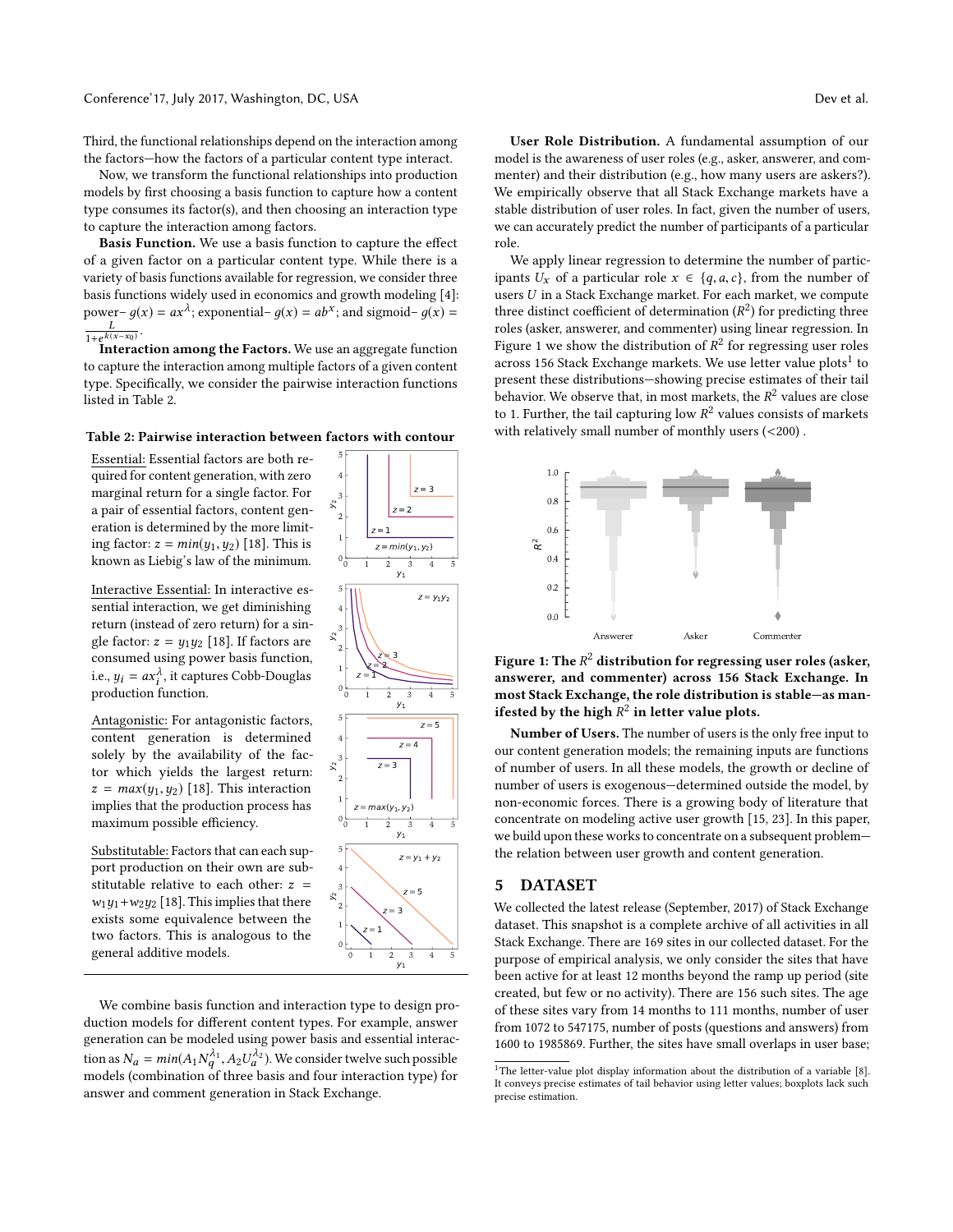therefore, we can reasonably argue that the underlying markets are independent.

In Figure [2](#page-4-0) we present letter value plots (in log-scale) to show the distribution of number of users, number of posts, and age for the Stack Exchange markets.

<span id="page-4-0"></span>

Figure 2: The distribution of number of users, number of posts, and age for Stack Exchange markets (in log-scale). The markets vary in all three dimensions.

# 6 EVALUATING OUR PROPOSED MODELS

In this section we identify optimal models (basis and interaction) from three different perspectives: the accuracy of fitting content generation time series observed in our dataset (Section 6.1), the performance of predicting content volume in long run (Section 6.2), and the perplexity of characterizing content generation dynamics at early stage (Section 6.3).

# 6.1 Model Fitting

We fit each variant of production model (basis and interaction) for each content type to the observed content generation time series (monthly granularity) in each Stack Exchange. Notice that among the different variants of production models, the models using power or exponent basis have a parsimonious set of parameters. For example, answer generation model using power basis function requires only three parameters for interactive essential interaction (See Section 4.2), and four parameters for remaining interaction types. In contrast, answer generation model using sigmoid basis function requires five parameters for interactive essential interaction, and six parameters for remaining interaction types.

Parameter Estimation. Our parameter learning process has three sequential steps enforced by the content dependency among question, answer and comment; we first learn the best-fit parameters for modeling question, followed by answer, followed by comment. At each step, we use the parameters learnt in earlier steps to generate input.

We restrict some parameters of our production models to be non-negative, e.g., non-negative exponents in power basis. These restrictions are important because the underlying factors positively affect the output. We use the trust-region reflective algorithm to solve our constrained least square optimization problem. The algorithm is appropriate for solving non-linear least squares problems with constraints.

Evaluation Method. We evaluate the overall fitting accuracy using four metrics: root mean square error (RMSE), normalized root mean square Error (NRMSE), explained variance score (EVS), and Akaike information criterion (AIC). Given two series, the observed series for content w,  $N_w(t)$ , and the prediction  $N_w(t)$  of the series by a model with  $k$  parameters, we compute these metrics as follows: RMSE =  $\sqrt{\frac{1}{T} \sum_{t=1}^{T} (N_w(t) - N_w(t))^2}$ ; NRMSE =  $\frac{RMSE}{max(N_w(t)) - min(N_w(t))}$ ;  $\text{EVS} = 1 - \frac{Var(N_w(t) - N_w(t))}{Var(N_w(t))}; \text{AIC} = T * ln(\frac{1}{T} \sum_{t=1}^{T} (N_w(t) - N_w(t))^2) +$ <br>2k Among the four metrics RMSE and NRMSE are error metrics 2k. Among the four metrics, RMSE and NRMSE are error metrics<br>(low value implies good fit), AIC is an information theoretic metric (low value implies good fit), AIC is an information theoretic metric to capture the trade-off between model complexity and goodnessof-fit (low value implies good model), and EVS refers to a model's ability to capture variance in data (high value implies good model). All four metrics are consistent with the non-linear least squares problem.

Fitting Results. Now, we compare the fitting accuracy of production models for all markets in Stack Exchange, using the four metrics, each summarized via mean across all Stack Exchange, for each content type. We use content generation time series with monthly granularity as observed data. We found that the models with exponential and sigmoid basis do not fit the data for many Stack Exchange. Accordingly, in Table [3,](#page-4-1) we only present the results for production models with power basis and different interaction types. Notice that the models with interactive essential interaction outperform the remaining models for all metrics and content types. We performed paired t-tests to determine if the improvements for interactive essential interaction are statistically significant; the results are positive with  $p < 0.01$ .

<span id="page-4-1"></span>Table 3: The comparison of fitting accuracy of production models (with power basis and different interaction types) for all Stack Exchange. The models with interactive essential interaction outperform the remaining models for all metrics and content types. The improvements for interactive essential interaction are statistically significant—validated via paired t-tests ( $p < 0.01$ ).

| Content  | Interaction   | Avg.        | Avg.         | Avg.       | Avg.    |
|----------|---------------|-------------|--------------|------------|---------|
|          | <b>Type</b>   | <b>RMSE</b> | <b>NRMSE</b> | <b>EVS</b> | AIC     |
| Ouestion | Single Factor | 25.742      | 0.086        | 0.791      | 104.473 |
| Answer   | Essential     | 70.307      | 0.092        | 0.789      | 208.820 |
|          | I. Essential  | 64.624      | 0.083        | 0.825      | 196.395 |
|          | Antagonistic  | 72.765      | 0.094        | 0.778      | 210.958 |
|          | Substitutable | 68.900      | 0.089        | 0.805      | 207.609 |
| Comment  | Essential     | 146.644     | 0.084        | 0.833      | 328.245 |
|          | I. Essential  | 137.228     | 0.081        | 0.845      | 318.243 |
|          | Antagonistic  | 155.969     | 0.088        | 0.818      | 334.118 |
|          | Substitutable | 155.433     | 0.089        | 0.820      | 335.102 |

Thus we use production models with power basis and interactive essential interaction for prediction tasks.

#### 6.2 Forecasting Content Generation

We apply production models with power basis and interactive essential interaction to forecast content volume in long run—one year ahead in future. Specifically, we train each model using the content generation data from first 12 months (beyond the ramp period), and then examine how well the model forecasts content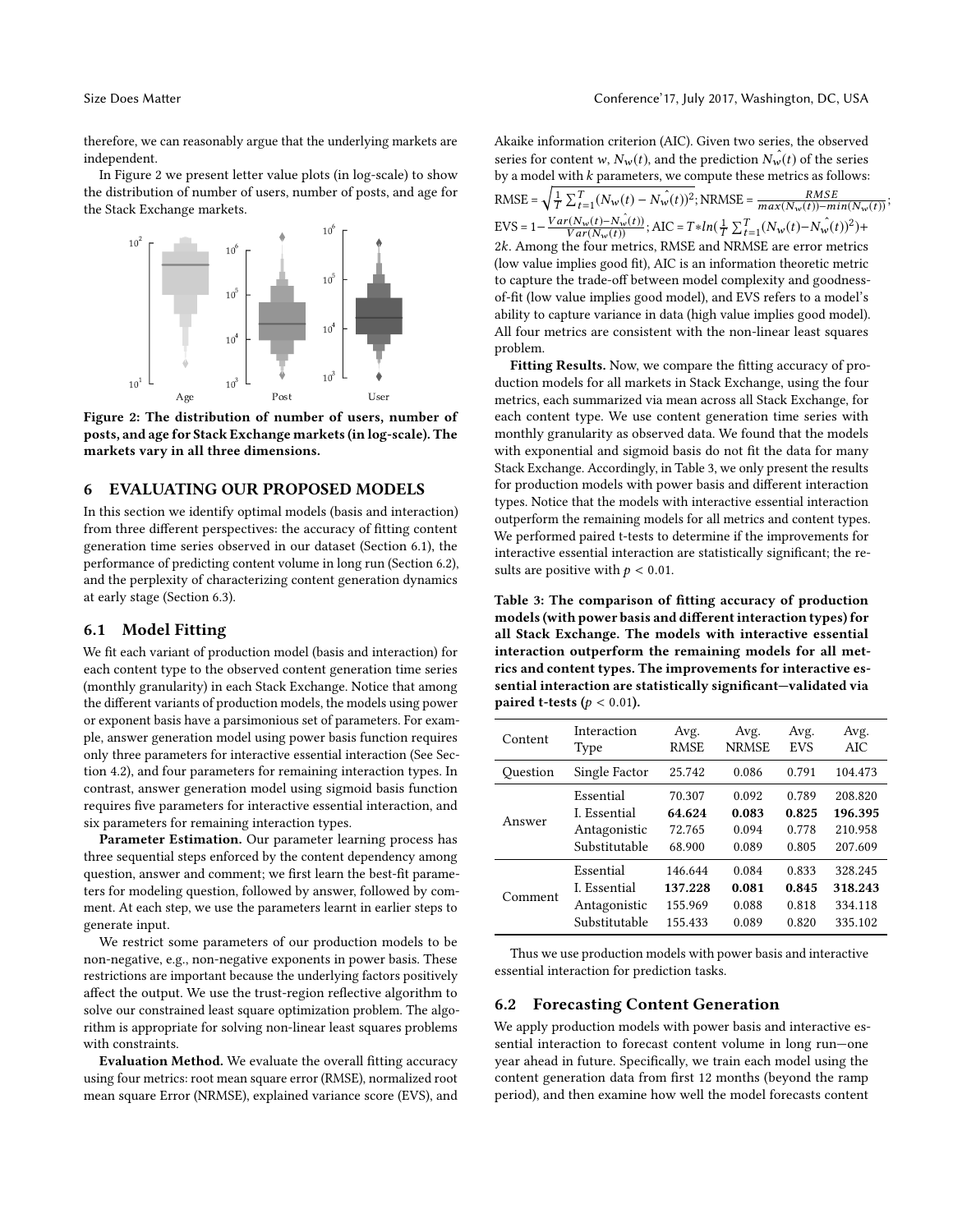dynamics in next 12 months. We validate the forecasting capability by examining the overall prediction error (NRMSE) into the future.

We compute the prediction NRMSE across all Stack Exchange, and summarize the results using mean  $(\mu)$  and variance  $(\sigma)$  – (i) question:  $\mu = 0.11$ ,  $\sigma = 0.09$ ; (ii) answer:  $\mu = 0.12$ ,  $\sigma = 0.09$ ; (iii) comments:  $\mu = 0.11$ ,  $\sigma = 0.19$ . Notice that our models can forecast future content dynamics with high accuracy. We performed these experiments for different time granularity, e.g., week, month, quarter, and found consistent conclusion. We do not report these results for brevity.

### 6.3 Parameter Estimation for New Markets

To better predict the success or failure of young markets (6-12 months old), we use model parameters learnt from mature markets (at least 36 months old) as informative priors for new markets. We incorporate these informative priors using Bayesian parameter estimation technique. We validate the parameter estimation capability by first training models using the first 6 month's data from young market, and the informative priors based on the nearest (based on user size) mature market, and then examining how well the model forecasts content dynamics in remaining months.

We compute the prediction NRMSE across all young Stack Exchange, and summarize the results using mean  $(\mu)$  and variance  $(σ)$ — (i) question:  $μ = 0.10, σ = 0.12$ ; (ii) answer:  $μ = 0.09, σ = 0.08$ ; (iii) comments:  $\mu = 0.14$ ,  $\sigma = 0.13$ .

# 7 CHARACTERIZING KNOWLEDGE MARKETS

In this section we characterize the knowledge markets in Stack Exchange—explaining the best-fit models and their foundations (Section 7.1), revealing two key distributions that control the markets (Section 7.2), and uncovering the stable core that maintains market equilibrium (Section 7.3).

### 7.1 Model Interpretation

First, we explain the best-fit models found in Section 6.1. We observe that content generation in Stack Exchange markets are best modeled through the combination of power basis and interactive essential interaction. In addition, we found that the best-fit exponents ( $\lambda$ parameter in basis  $g(x) = ax^{\lambda}$ , where x is a factor) of these models<br>lie between 0 and 1 (inclusive), for all factors of all content types lie between 0 and 1 (inclusive), for all factors of all content types, for all Stack Exchange.

A model that uses power basis (where exponents lie between 0 and 1) and interactive essential interaction is known as the Cobb-Douglas production function [\[6\]](#page-9-18). In its most standard form for production of a single output z with two inputs  $x_1$  and  $x_2$ , the function is:

$$
z = a x_1^{\lambda_1} x_2^{\lambda_2}.
$$

 $z = ax_1^{\lambda_1}x_2^{\lambda_2}$ .<br>Here, coefficient a represents the *total factor productivity*—the por-<br>tion of output not explained by the amount of inputs used in protion of output not explained by the amount of inputs used in production [\[6\]](#page-9-18). As such, its level is determined by how efficiently the inputs are utilized in production. The exponents  $\lambda$ s represent the output elasticity of the inputs—the percentage change in output that results from the percentage change in a particular input [\[6\]](#page-9-18).

The Cobb-Douglas function provides intuitive explanation for content generation in Stack Exchange markets. In particular, the explanation stands on three phenomena or principles: constant elasticity, diminishing returns, and returns to scale.

Constant Elasticity. In Stack Exchange markets, factors such as user participation and content dependency have constant elasticity—percentage increase in any of these inputs will have constant percentage increase in output [\[6\]](#page-9-18), as claimed by the corresponding exponents in the model. For example, in academia  $(N_A = 6.93N_q^{0.18}U_a^{0.65})$ , 1% increase in number of answerers  $(U_a)$ <br>leads to 0.65% increase in number of answers  $(N_A)$ leads to 0.65% increase in number of answers  $(N_a)$ .<br>Diminishing Peturns, For a particular factor.

Diminishing Returns. For a particular factor, when the exponent is less than 1, we observe diminishing returns—decrease in the marginal (incremental) output as an input is incrementally increased, while the other inputs are kept constant [\[6\]](#page-9-18). This 'law of diminishing returns' has many interesting implications for the Stack Exchange markets, including the diminishing benefit of having a new participant in a market. For example, in academia, if the number of answerers is 100, then the marginal contribution of a new answerer is  $c(101^{0.65} - 100^{0.65}) = 0.129c$ , where c is a constant; in contrast, if the number of answerers is 110, then the marginal contribution of a new answerer is  $c(111^{0.65} - 110^{0.65}) = 0.125c$ . Thus, for answer generation in academia, including a participant when the number of participants (system size) is 110 is likely to be less beneficial compared to including a participant when the system size is 100.

Returns to scale. The knowledge markets in Stack Exchange vary in terms of scale efficiency, as manifested by their returns to scale—the increase in output resulting from a proportionate increase in all inputs [\[6\]](#page-9-18). If a market has high returns to scale, then greater efficiency is obtained as the market moves from small- to largescale operations. For example, in academia, for answer generation, the returns to scale is  $0.18 + 0.65 = 0.83 < 1$ . The market becomes less efficient as answer generation is expanded, requiring more questions and answerers to increase the number of answers by same amount.

# 7.2 Two Key Distributions

Next, we discuss two key distributions that control content generation in knowledge markets, namely participant activity and subject POV (perspective). These two distributions induce the three phenomena reported in section 7.1.

Participant Activity. The distribution of participant activities implicitly drives a market's return in terms of user participation, as manifested by the corresponding exponent. For example, in a hypothetical knowledge market where each answerer contributes equally, the answer generation model should be  $N_a = AN_q^{A_1} U_a^{1.0}$ . In reality, the distribution of participant activities is a size dependent. reality, the distribution of participant activities is a size dependent distribution controlled by the number of participants (system size). As the system size increases, most participants contribute to the head of the distribution (few activities), whereas very few join the tail (many activities).

We systematically reveal the size dependent distribution for participant activities in three steps. First, we empirically fit power-law distribution to the activities of participants in a month, for each month, for each Stack Exchange. We follow the standard procedure to fit a power-law distribution [\[1\]](#page-8-3). We observe that power-law well describe the monthly activity distributions. Second, we plot the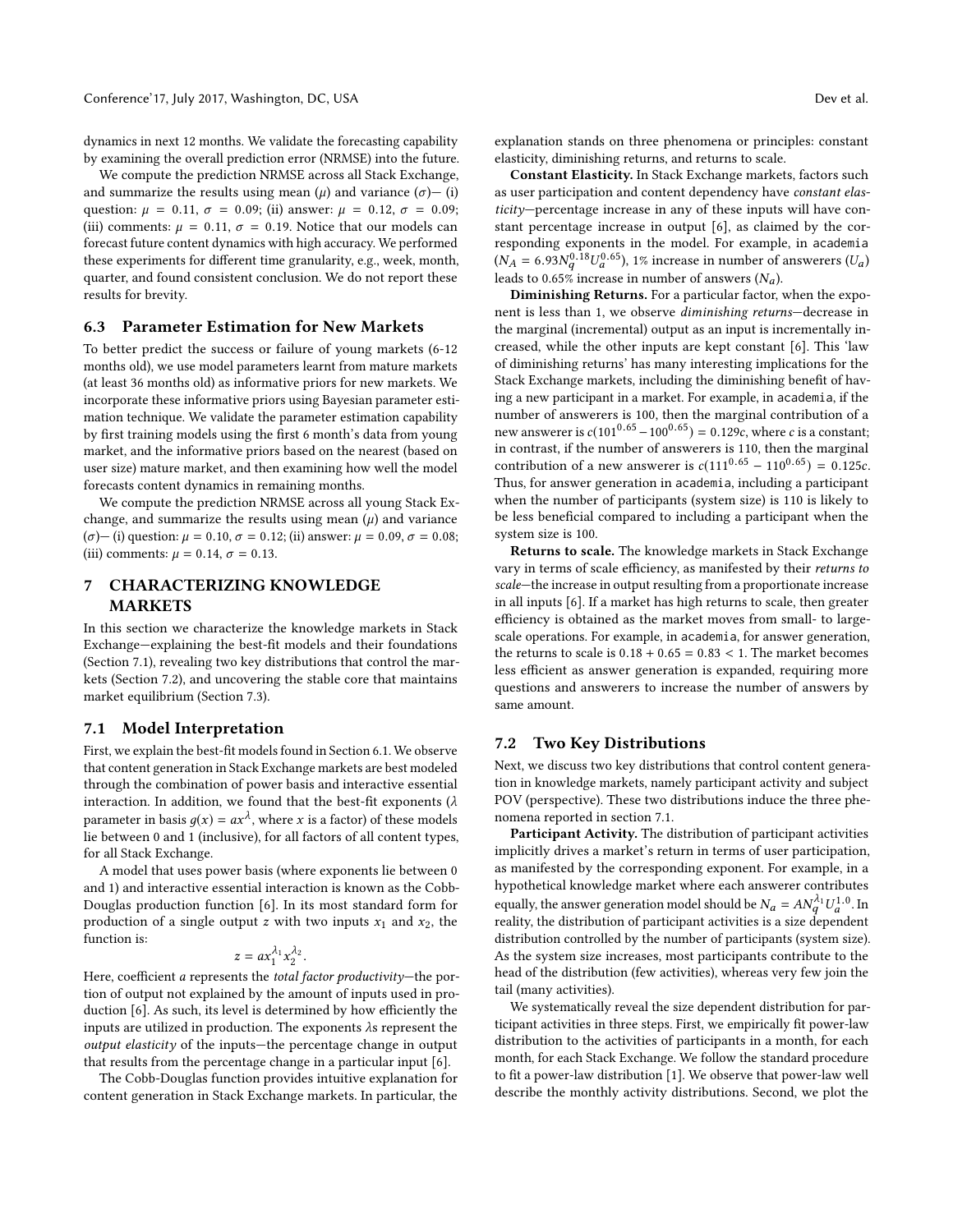exponents of power-law against the number of participants for all observed months in a Stack Exchange, for each Stack Exchange. We observe that for most Stack Exchange power-law exponent decreases as the system size increases. Third, we apply linear regression to reveal the relationship between power-law exponents and system size. We observe that in general power-law exponents are negatively correlated with system size. This negative correlation is strongly visible in big knowledge markets that have at least 500 monthly participants in each month.

<span id="page-6-0"></span>

Figure 3: The visibility of size dependent distribution in **android** (strong), **apple** (moderate), and **biology** (weak). In most markets, the power-law exponent decreases with system size (similar to academia). In other markets, there exists a non-zero correlation between system size and power-law exponent.

In Figure [3](#page-6-0) we present empirical evidence of size dependent distribution for answer generation in three markets: android, apple, and biology. We choose these examples to cover three possible visibility of size dependent distribution, as manifested by the correlation between power law exponent and system size—strong correlation ( $|r^2| > 0.5$ ), moderate correlation( $0.3 < |r^2| < 0.5$ ), weak correlation ( $|r^2| > 0.3$ ) weak correlation ( $|r^2| < 0.3$ ).<br>Subject POV The distribution

Subject POV. The distribution of subject POV implicitly drives a market's return in terms of content dependency, as manifested by the corresponding exponent. Subject POV refers to the number of distinct perspectives on a particular content (primarily question) that imposes a conceptual limit to the number of dependent contents (answers). For example, an open-ended question such as 'What's your favorite book?' has many possible answers, whereas a close-ended question such as 'What's the solution for  $3x+5 = 2$ ?' has a single correct answer. In reality, most questions are neither completely open-ended nor completely closed; however, from an answerer's perspective, there's a diminishing utility in answering a question that already has an answer. This diminishing utility varies from question to question—questions asking for recommendations attract many answers, whereas questions seeking factual information attract few answers.

# 7.3 Uncovering the Stable Core

Now, we discuss about the core user community that assist maintaining the Cobb-Douglas models in a knowledge market. The Cobb-Douglas models indicate the presence of dynamic equilibria where the increase or decrease in user community does not affect the models. We assert that there is a stable user community in each knowledge markets who contribute a large fraction of contents; whereas the remaining users are unstable and contribute a small fraction. This is particularly applicable for high-threshold contents that require more effort, e.g, answers and comments.

We reveal the presence of core user community by summarizing the age of users with different levels of answer contribution across all Stack Exchange. First, we create 10 contribution categories, where each category covers an interval of length 5; the intervals are 1-6, 6-11, ..., 46-51. Then, we assign each user to one of these categories based on his/her average answer contribution per month. Note that all users who on average contribute more than 50 answers per month are capped at 50. Next, for each category, we compute the average age (the number of contributing months) of users within the category. We present this average age vs contribution curve in Figure [4.](#page-6-1) We observe that average age is an increasing function of contribution level—the users who contribute a lot to any market on a monthly basis also contribute for many months.

<span id="page-6-1"></span>

Contribution Figure 4: The average age of users with different levels of monthly answer contribution across all Stack Exchange. The users who contribute a lot to any market on a monthly basis also contribute for many months.

# 8 FAILURES AT SCALE

In this section we discuss how and why knowledge markets may fail at scale. We first empirically examine diseconomies of scale (Section 8.1), then analyze the effects of scale on market health (Section 8.2), and finally study user exchangeability under scale changes (Section 8.3).

# 8.1 Diseconomies of Scale

First, we examine disceconomies of scale—the ratio of answers to questions declining with the increase in number of users. The opposite of diseconomies is economies, when the ratio increases with the increase in number of users. The concept of diseconomies is important because the decrease in answer to question ratio implies the increase in gap between market supply (answer) and demand (question). In fact, if the ratio falls below 1.0, the gap becomes critical—guaranteeing there will be some questions with no answers.

In Figure [5](#page-7-0) we present the economies and diseconomies of scale in three Stack Exchange markets: cstheory, puzzling and superuser. We choose these examples to cover three cases: strong diseconomies, strong economies, and weak economies. Among the three markets, superuser shows strong diseconomies of scale: if the number of users increases by 1%, then answer to question ratio declines by 0.95%. The other two markets show economies of scale, where cstheory shows strong economies: if the number of users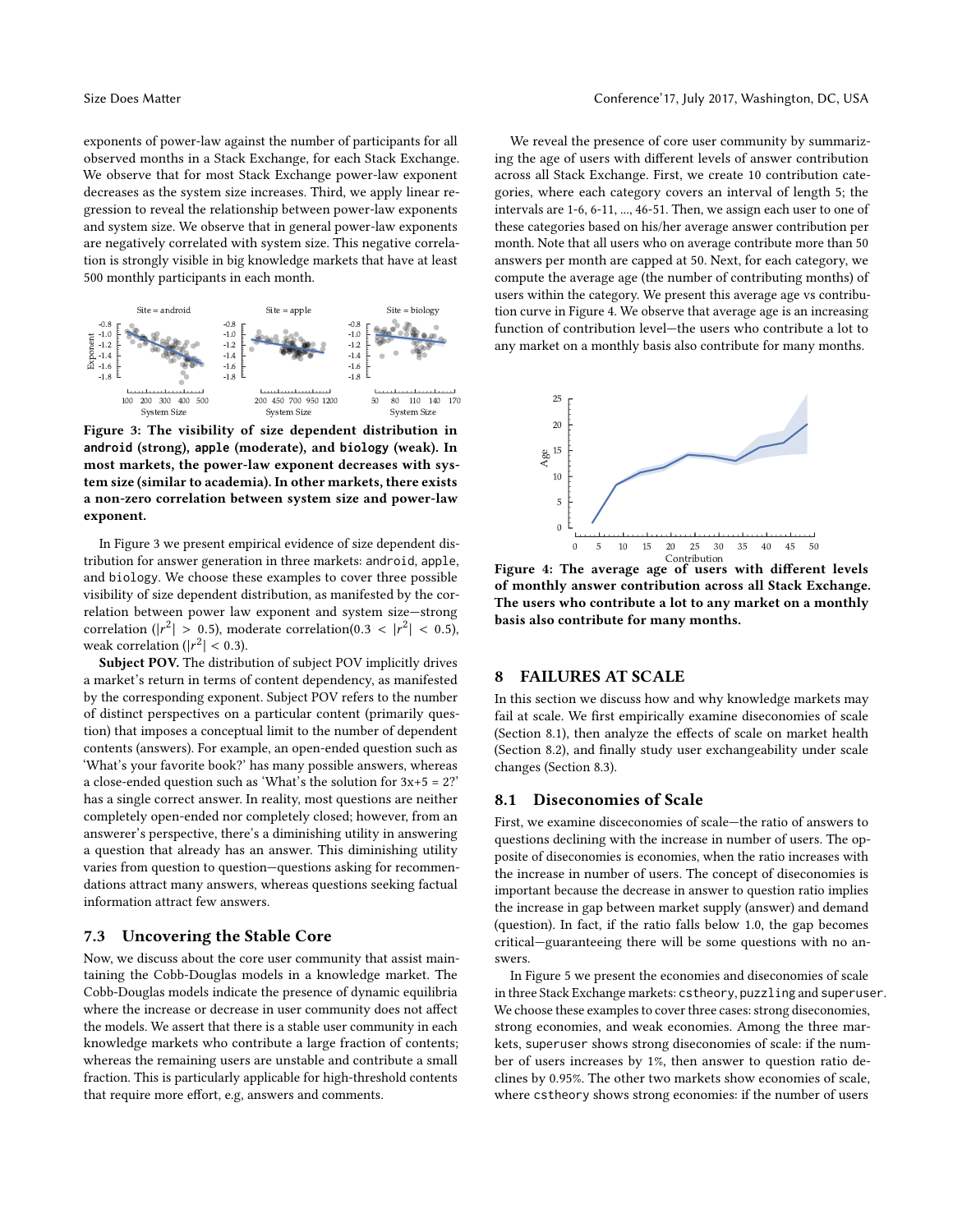<span id="page-7-0"></span>

Figure 5: Diseconomies and economies of scale: the ratio of answers to questions decreasing (diseconomies) or increasing (economies) with the increase in number of users. 124 (out of 156) Stack Exchange markets exhibit diseconomies of scale. Examples: **superuser** (strong diseconomies), **puzzling** (weak economies), and **cstheory** (strong economies).

increases by 1%, then answer to question ratio increases by 0.8%; and puzzling shows weak economies: if the number of users increases by 1%, then answer to question ratio increases by 0.2%. Note that most markets, especially the ones with more than 500 monthly active participants, exhibit diseconomies of scale similar to superuser. Only five markets exhibit strong economies of scale in Stack Exchange: cstheory, expressionengine, puzzling, ja\_stackoverflow, and softwareengineering.

The Cobb-Douglas curves well fit the empirical trends of economies and diseconomies (as shown in Figure [5\)](#page-7-0). We derive these curves by dividing the answer models by the corresponding question models, and subsequently developing curves that capture economies and diseconomies ( $N_{a/q}$ ) as a function of number of users (system size).<br>We get similar curves via log regression. Between the two model We get similar curves via log regression. Between the two model types, the Cobb-Douglas models provide better explanation.

The Cobb-Douglas models well explain the economies and disceconomies of scale. As per the models, the primary cause of disceconomies is the difference between the diminishing returns of questions and answers for user participation. In other words, in most market, for user input, the marginal question output is higher compared to marginal answer output, i.e., an average user is likely to ask more questions and provide few answers. This causes the ratio of answers to questions to decline with the increase in number of users.

### 8.2 Analyzing Health

Next, we examine the disadvantage of scale through two health metrics— $H_1$ : fraction of answered questions (questions with at least one answer); and  $H_2$ : fraction of questions with accepted answer (questions for which asker marked an answer as accepted).  $H_1$  and  $H_2$  capture the true gap between market supply (answer) and demand (question). The increase in number of users may cause decline in  $H_1$  and  $H_2$ , as both metrics are related to the ratio of answer to questions. In fact, if the ratio falls below 1.0, it guarantees the decline of both metrics.

In Figure [6](#page-7-1) we present the advantage and disadvantage of scale (through  $H_1$  and  $H_2$ ) for three Stack Exchange markets: cstheory, puzzling and superuser. We observe that the results are consistent with our analysis of economies and diseconomies—cstheory exhibit health advantage at scale, puzzling remains stable, whereas superuser exhibit disadvantage at scale. These three examples cover the possible health effects of scale in knowledge markets.

<span id="page-7-1"></span>

Figure 6: Health disadvantage and advantage of scale: the fraction of answered questions  $(H_1)$  and the fraction of questions with accepted answer  $(H_2)$  decreasing (disadvantage) or increasing (advantage) with the increase in number of users.141 (out of 156) markets exhibit disadvantage at scale. Examples: **superuser** (disadvantage), **puzzling** (neutral), and **cstheory** (advantage).

### 8.3 Effects on Exchangeability

Now, we empirically study the effects of scale on user exchangeability. By exchangeability, we specifically mean the gap between the top contributors and other participants in a knowledge market. Studying this gap is important because it can reveal if a market's success or failure depends on a small group of users.

To empirically study user exchangeability, we define two metrics that reflect the gap between the top contributors and other participants in a knowledge market. The first metric  $I_1$  is defined as the ratio of average contribution for top k% users and bottom  $k$ % users. For computing  $I_1$ , we measure the contribution of each user as the ratio  $(n_{a/q})$  of number of answers provided by the user<br>to the number of questions asked by the user Notice that L is a to the number of questions asked by the user. Notice that  $I_1$  is a ratio based metric and we define user contribution to be consistent with this metric. The second metric  $I_2$  is defined as the sum of two distance: (i) the distance between the contribution of top k% users and average k% users, and(ii) the distance between the contribution of average k% users and bottom k% users. For computing  $I_2$ , we measure the contribution of each user as a tuple  $(n_a, n_a)$ , consisting of the number of answers  $(n_a)$  provided by the user and the number of questions asked by the user  $(n_a)$ . Notice that  $I_2$  is an interval based metric and we define user contribution to be consistent with this metric. While both metrics have certain limitations (e.g., does not account for other content types), these metrics allow us to comprehend user exchegeability in Stack Exchange.

In Figure [7](#page-8-4) we present the exchangeability of users under scale changes (through  $I_1$  and  $I_2$ ) for three Stack Exchange markets: cstheory, puzzling and superuser. Among the three markets, superuser exhibit the highest gap between top contributors and the other participants. However, as the number of participants increase, this gap decreases, i.e., the users become more exchangeable. In contrast, cstheory exhibit the lowest gap between top contributors and the other participants. However, as the number of participants increase, this gap increases, i.e., the users become less exchangeable.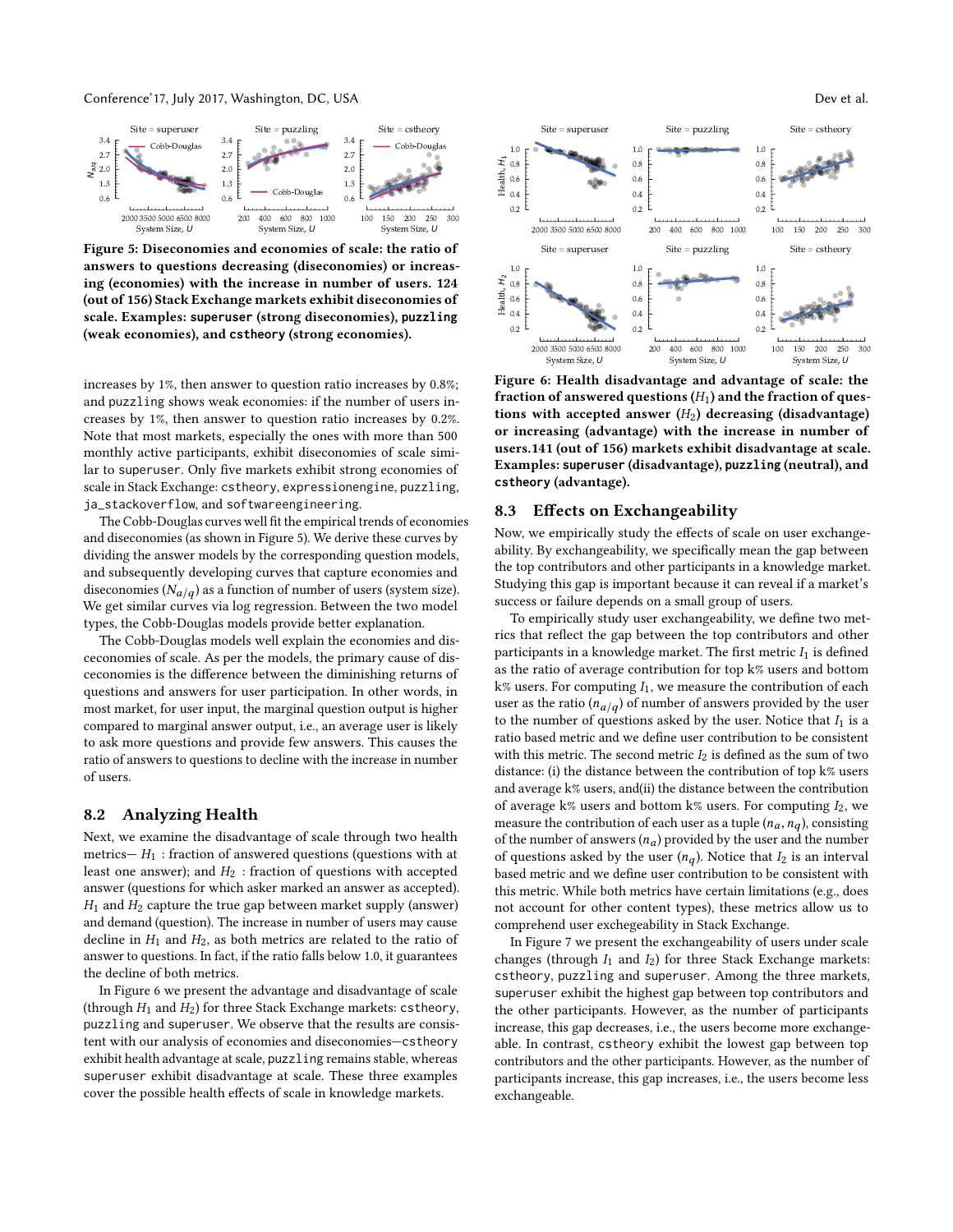<span id="page-8-4"></span>

Figure 7: User exchangeability under scale: the gap  $(I_1 \text{ or } I_2)$  $I_2$ ) between the top contributors and other participants in a knowledge market decreasing or increasing with the increase in number of users. Most markets exhibit a large gap between the top contributors and other participants, i.e., participants are dissimilar. Examples: **superuser** (high dissimilarity), **puzzling** (moderate dissimilarity), and **cstheory** (low dissimilarity).

### 9 DISCUSSION

In this section we discuss the implications of our research (Section 9.1) and the limitations of our work (Section 9.2).

### 9.1 Implications

Our work has implications for several research threads.

Power Law of Participation. Ross Mayfield coined the term 'Power Law of Participation'–when a small number of community members participate in high engagement activities, while the larger community participate in low threshold activities [\[13\]](#page-9-19). We observe power-law of participation in Stack Exchange markets. Stack Exchange supports varieties of activities ranging from low-threshold (e.g., voting) to high-engagement (e.g., collaborative editing, and linking similar questions); with a small fraction of users participating in high-engagement activities.

We assert that both low-threshold and high-engagement activities are required for a knowledge market's survival, and should proportionately increase with the increase in number of participants. However, in reality, for most knowledge markets, the user community contributing high-engagement activities does not scale with the system size—which creates a gap between market supply and demand for high-engagement activities, and consequently affects market health.

Microfoundations. The size-dependent distribution of user contribution implies that users who join a community later in its lifecycle exhibit different behavior than those who were present from the beginning. This very well may imply that the distribution of individual user behaviors (not just their overall production) is also a function of the system size. We should expect to see more a stable user behavior distribution over time for networks that appear to be more scale-insensitive; preliminary results suggest that this may indeed be the case.

### 9.2 Limitations

Now, we discuss several limitations of our work. First, the economic production models do not account for user growth. While there exists several user growth models for two-sided markets [\[10\]](#page-9-13), membership based websites [\[15\]](#page-9-10), and online social networks [\[23\]](#page-9-9), it would be useful to introduce an economic user growth model that properly complements the production models. A potential direction in this research is to apply Malthusian growth model. Second, the production models inherit the fundamental assumptions of macroeconomics such as an aggregate is homogeneous (without looking into its internal composition), and aggregates are functionally related etc. It would be useful to empirically study these assumptions for knowledge markets.

# 10 CONCLUSION

In this paper, we examined CQA websites on the Stack Exchange platform through an economic lens by modeling them as knowledge markets. We analyzed a set of basis functions (the functional form of how an input factor, such as the number of available answerers, contributes to the overall output of the network) and interaction mechanisms (how the input factors interact with each other) to capture the content generation dynamics in knowledge markets. The resulting best-fit model, Cobb-Douglas, predicts the production of content with high accuracy. In addition, we showed that the model provides intuitive explanations for content generation in Stack Exchange markets. Namely, (1) factors such as user participation and content dependency have constant elasticity, meaning that a percentage increase in any of these inputs will result in a constant percentage increase in output; (2) input factors exhibit diminishing returns in that there is a decrease in the marginal (incremental) output (content production) as an input (e.g. number of people who answer) is incrementally increased while holding the other inputs constant; and (3) the efficiency of markets varies as manifest by their returns to scale—the increase in output resulting from a proportionate increase in all inputs. Finally, we explore the implications of the Cobb-Douglas economic model by showing the presence of diseconomies of scale in terms of the production of content, several measures of network health, and finally the exchangability of users in the network. We conclude that there is more to a successful CQA network than merely the total number of active users. Blindly increasing network sizes and ignoring these potential diseconomies of scale is unwise if we wish to sustain healthy knowledge markets.

### REFERENCES

- <span id="page-8-3"></span>[1] Lada A Adamic. 2000. Zipf, power-laws, and pareto-a ranking tuto-<br>rial. Xerox Palo Alto Research Center. Palo Alto. CA. http://ginger. hpl. hp. Xerox Palo Alto Research Center, Palo Alto, CA, http://ginger. hpl. hp. com/shl/papers/ranking/ranking. html (2000).
- <span id="page-8-0"></span>[2] Ashton Anderson, Daniel Huttenlocher, Jon Kleinberg, and Jure Leskovec. 2012. Discovering Value from Community Activity on Focused Question Answering Sites: A Case Study of Stack Overflow. In Proceedings of the 18th ACM SIGKDD International Conference on Knowledge Discovery and Data Mining (KDD '12). ACM, New York, NY, USA, 850–858.<https://doi.org/10.1145/2339530.2339665>
- <span id="page-8-1"></span>[3] Lars Backstrom, Dan Huttenlocher, Jon Kleinberg, and Xiangyang Lan. 2006. Group Formation in Large Social Networks: Membership, Growth, and Evolution. In Proceedings of the 12th ACM SIGKDD International Conference on Knowledge Discovery and Data Mining (KDD '06). ACM, New York, NY, USA, 44–54. [https:](https://doi.org/10.1145/1150402.1150412) [//doi.org/10.1145/1150402.1150412](https://doi.org/10.1145/1150402.1150412)
- <span id="page-8-2"></span>[4] Desta Fekedulegn, Siútáin Mártín Pádraig Mac, and Jim J. Colbert. 1999. Parameter Estimation of Nonlinear Models in Forestry. Finnish Society of Forest Science and the Finnish Forest Research Institute (1999).